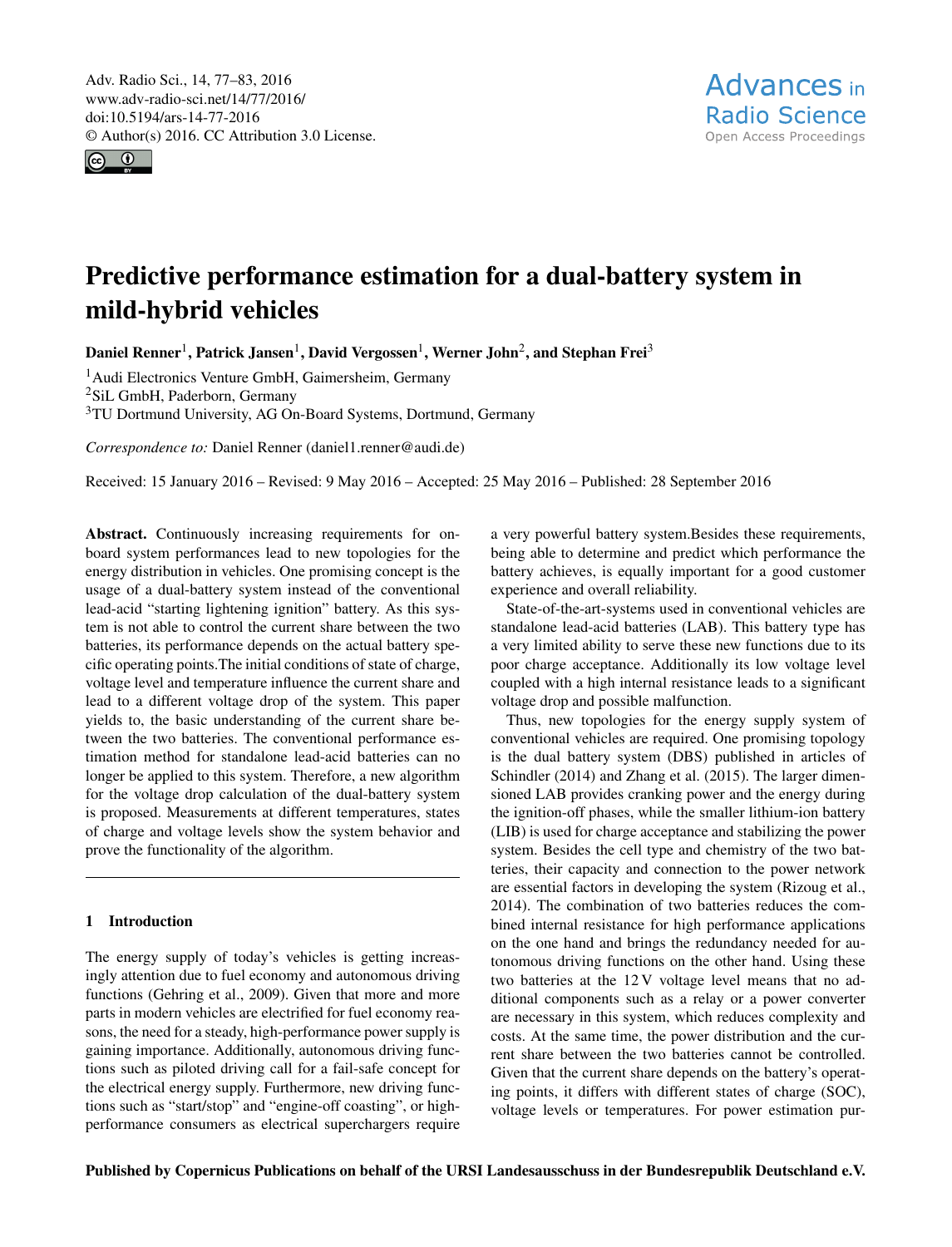<span id="page-1-0"></span>

Figure 1. Equivalent circuit diagram of a battery, also called Thevenin Model

poses the voltage drop at a defined load current is calculated. For standalone LABs the voltage drop is calculated by multiplying the internal resistance to the predicted load current. Given that the batteries in use have different cell chemistries as well as open circuit voltage (OCV) levels, this approach is not expedient for the DBS. A precise estimation of the DBS performance in combination with a powerful DBS can extend features such as "start/stop" or "coasting". Furthermore, this combination ensures a stable power network and thereby increases the availability of high performance applications.

This paper describes a new method taking into consideration the batteries' different internal resistances and OCV levels. It starts with an overview of different possibilities to model a battery for our purpose. The most suitable model for this application is used to illustrate the current share between the two batteries at different operating points. In the third section, the three different performance estimation procedures used for the proposed algorithm are presented. Then, the combination of the presented procedures is described. The results of the predictive estimation compared with vehicle measurements at different voltage- and SOC-levels are shown in the last section and prove the effectiveness of the proposed method.

#### 2 Methods for battery modelling

Battery models can be classified in different detail levels depending on demands of computing efficiency and accuracy. Models with the best accuracy are those considering the physio-chemical process during charging or discharging [\(Thele et al.,](#page-6-4) [2007\)](#page-6-4). This type of models, are very detailed and are valid for various time constants and power ranges. However, they have a very high computational complexity, need expert knowledge for parametrization and are valid for only one specific type of battery. The second type of models, the empirical mathematical models use mathematical abstractions for the complex processes in a battery. They have a great computational efficiency, at a moderate accuracy and are working mostly just in one operating point.

<span id="page-1-1"></span>

Figure 2. Vehicle power network with dual-battery system

#### 2.1 Equivalent circuit battery models

An equivalent circuit model is another way to model batteries. This model type offers the best trade-off between accuracy and computational complexity. Numerous different equivalent circuit models, also varying in complexity, can be found in literature [\(Chen and Rincon-Mora,](#page-5-0) [2006\)](#page-5-0). Figure [1](#page-1-0) shows the Thevenin–Model approach. It consists of an OCV source  $V_{\text{OCV}}$  showing the voltage of the battery while no charge is applied. The resistance  $R_0$  represents the battery's ohmic resistance, which represents the voltage drop inside the battery caused by terminals and arresters. The  $R_1$ - $C_1$ -circuit represents several different, time-based, chemical reactions, such as diffusion or the charge carrier movement.

Having only one RC circuit, this approach for an equivalent circuit model is only possible to represent processes in the same time constant range. The model is used here just in discharge direction and for time constants up to a onedigit number of seconds, thus it fits for our approach. According to [Netter et al.](#page-6-5) [\(2006\)](#page-6-5) one RC branch model offers the best trade-off between computational efficiency and accuracy. The main disadvantage of the Thevenin battery model is that all the elements are assumed to be constant. In fact, all the values are functions of battery conditions. Thus, we need to consider the variations in parameters accompanied with different battery conditions for precise power estimations, since a battery's performance depends on the SOC, temperature and current density, disregarding ageing. Thus, we expand the Thevenin–Model with dependencies for every component as follows:

$$
V_{\text{OCV}} = f(\text{SOC})\tag{1}
$$

and

 $R_0, R_1, C_1 = f(SOC, Temperature, Current)$  (2)

### 2.2 Dual-battery storage in a parallel connection

The topology shown in Fig. [2](#page-1-1) is the result of connecting the batteries in parallel through the vehicle's wiring harness. Section 2.3 describes the LAB and LIB used for DBS. Various locations for the batteries are possible, but we concentrate on a parallel connection next to each other at the vehicle's trunk.

For estimation of the voltage drop at the LAB, the impedance of the wire  $Z_2$  used to connect the batteries in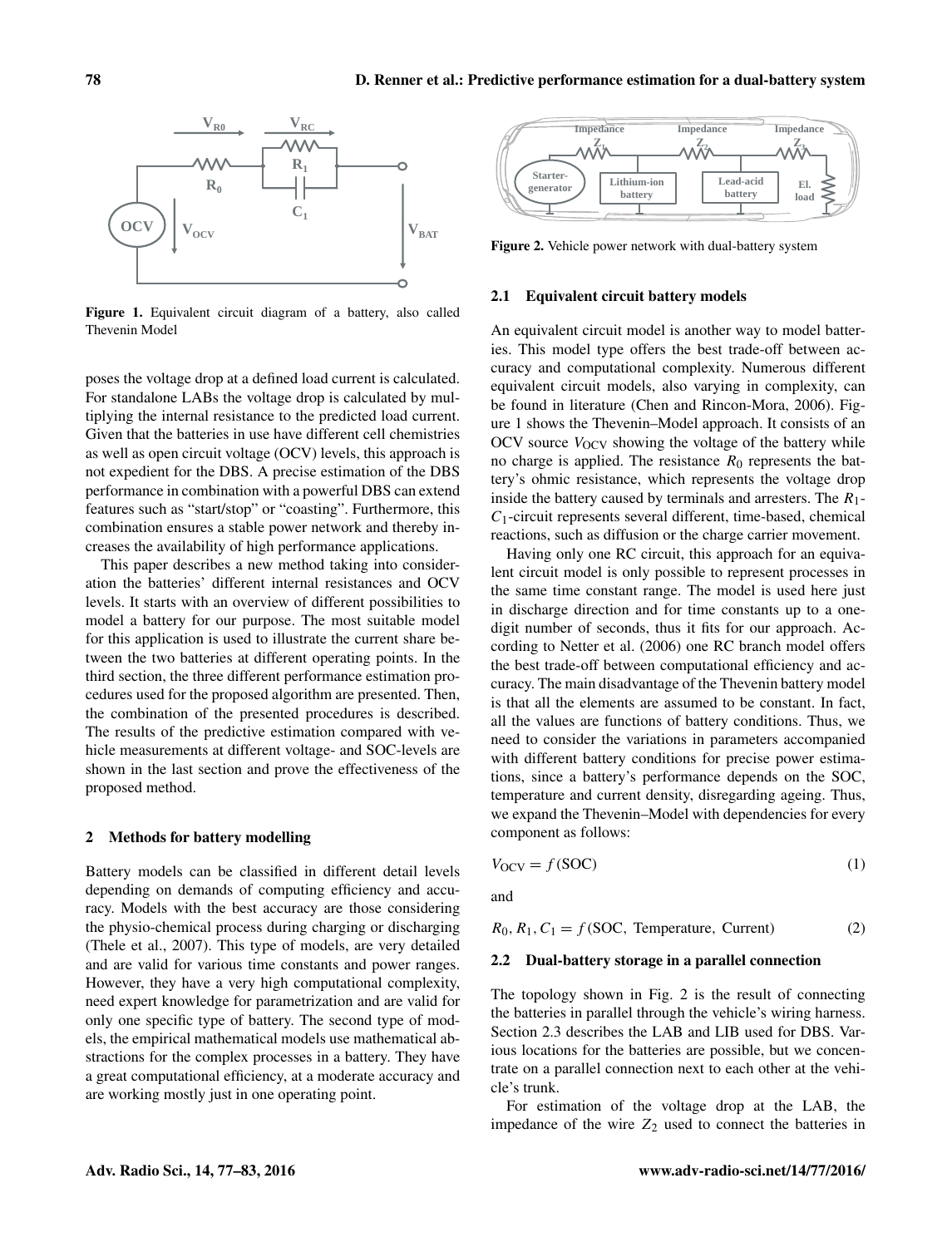<span id="page-2-0"></span>

Figure 3. Open Circuit Voltages of LIB and LAB

parallel, has to be considered as well. In this case the internal resistance of the LIB  $R_{0 \text{ LIB}}$  has to be extended by

 $R'_{0 \text{ LIB}} = R_{0 \text{ LIB}} + Z_{2}.$  (3)

# 2.3 Batteries used in the test setup

Given that the two batteries are connected in parallel, the behavior of one battery directly influences the other battery's performance. Therefore, the parameters of the batteries in use are shown in the same diagram for a better comparison. The LAB used for the test setup has an Absorbed Glass Mat (AGM) design with a capacity of 70 Ah. In this design the  $H_2SO_4$ ) electrolyte is held in the glass mat, as opposed to freely flooding the plates. Very thin glass fibers are woven into a mat to increase the surface area enough to hold sufficient electrolyte on the cells for their lifetime. This reduces coating and ensures an improved lifetime. In the DBS the LAB is used for cranking and during the ignition-off periods as it is able to accumulate a huge amount of energy. The battery used for charge acceptance and stabilizing the power system is a LIB with 10 Ah and a cathode material of a Nickel, Manganese, Cobalt (NMC) blend. The anode material is carbon. Being designed for power applications, the cells have a very high cyclical lifetime even though treated with high currents.

Figure [3](#page-2-0) shows the OCV curve of the two batteries in use at different SOC levels. The two horizontal lines show the typical maximum and minimum voltages occurring in a vehicle's operation. During recuperation periods, the alternator voltage rises up to the maximum level to recharge the DBS using the kinetic energy of the vehicle. In contrast, at engineoff periods the power network voltage may drop to a level close to the minimum limit.

Most of the LAB's OCV curve is located between the typical voltage limits, while the LIB covers the whole LAB range and can only be used in a part of its SOC band. A LIB operation at low SOC levels in combination within a small SOC window achieves high cycle stability and long lifetime. To get a steady state with a parallel connection, the voltage levels of the two batteries have to be identical. Possible steady

<span id="page-2-1"></span>

Figure 4. Discharge resistances after a 500 ms and 100 A discharge pulse at different temperatures

states would be for example at voltage levels of 12.2 V with a SOC<sub>LIB</sub> of 26% and a SOC<sub>LAB</sub> of 33% or at a voltage level of 12.8 V with a fully charged LAB and a LIB with a SOC of 37 %. But since the LAB has some special characteristics it is possible to get steady states above the LAB's OCV curve. Firstly, there is a phenomenon, the so-called overvoltage, which appears at SOC levels greater than 60 %. During and after a charge process the voltage level on the battery terminals appears to be higher than the regular OCV level, caused by coating and other side effects. This overvoltage results in an additional voltage of up to 400 mV [\(Naumann,](#page-6-6) [2004\)](#page-6-6). Secondly, the parameters of a battery depend on the SOC and current density as well as current direction. While the internal resistance for discharging are shown in Fig. 4 the internal resistance at a charging procedure differ widely. During charging at high current rates or high SOC's under dynamic operation there is a depletion of  $Pb^{2+}$  ions. This is responsible for the limited charge acceptance and can be modeled with a high internal resistance of the LAB at these conditions. The decrease of the  $Pb^{2+}$  ion concentration is caused by the generation of Pb and PbO<sub>2</sub> from  $Pb^{2+}$  ions in the negative and the positive electrode. This causes a significant overvoltage and the charge acceptance of the battery is restricted, if maximum charging voltage limits are used, as in our study [\(Thele et al.,](#page-6-4) [2007\)](#page-6-4). Due to these two attributes of the LAB the charge reversal is reduced to a minimum. So, for the time constants appearing during vehicle operation in combination with the omnipresent current oscillations in vehicle's power networkss we are able to talk of a steady state, for example at a 14 V level with a fully charged LAB and a LIB with an SOC of 54 %. As the current distribution determines the DBS performance we are interested in the internal resistances during discharge operation. Figure [4](#page-2-1) shows the resistances at different SOC levels and three different temperatures. The resistances were identified by applying a 100 A pulse current for 500 ms length of time in discharge direction. The typical characteristic of all electrochemical storages is, that with higher temperatures the resistance decreases to a lower level, as the chemical reactions process faster. The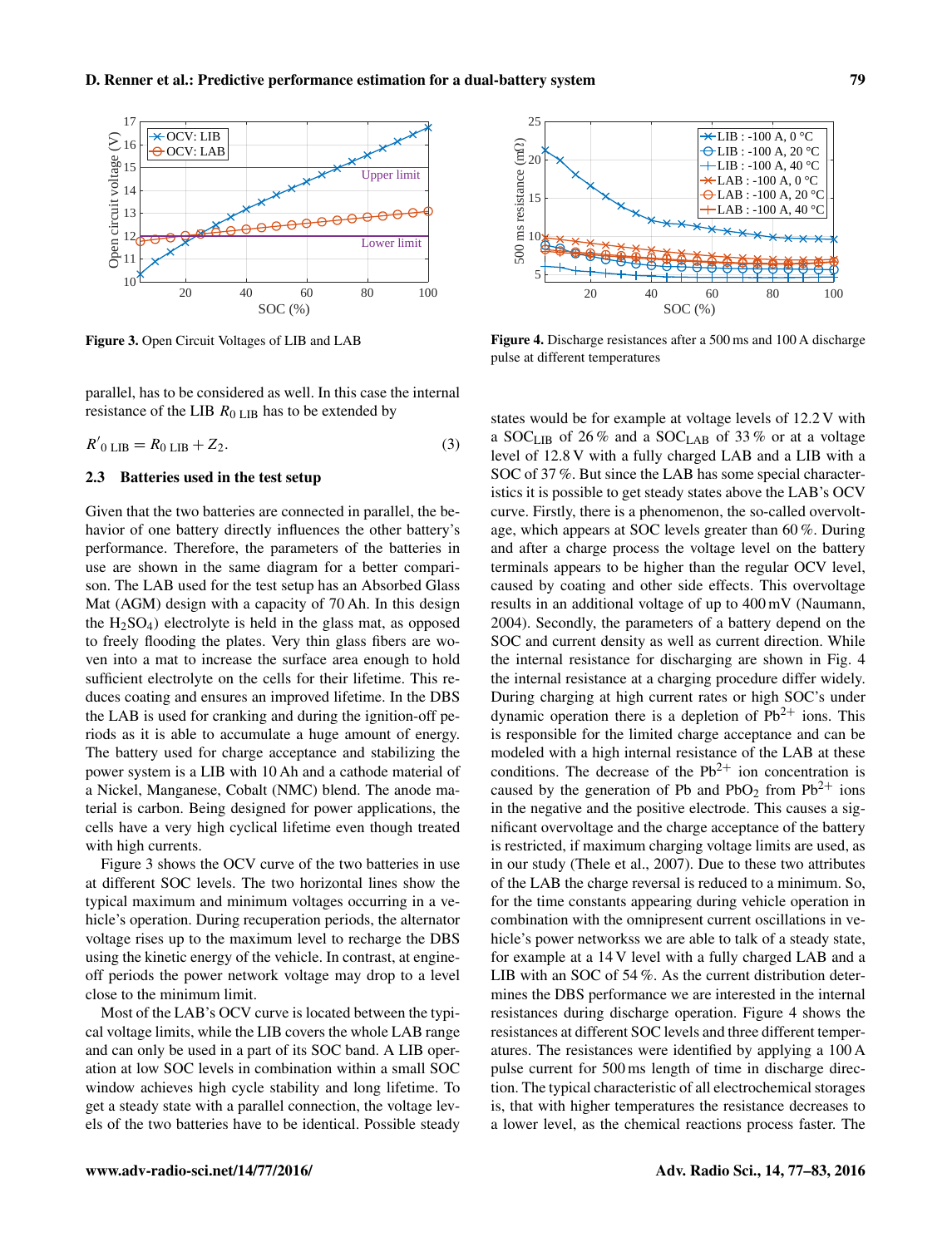<span id="page-3-0"></span>

Figure 5. DBS voltage drop at different load currents and initial voltage levels

diagram shows, that the LIB reacts more sensitive to lower temperatures than the LAB.

The  $R_1$  and  $C_1$  are not shown for the batteries, as they do not differ much with SOC variation.

# 3 Performance estimation of the Dual-Battery System

Figure [4](#page-2-1) shows that the internal resistances for the LIB and the LAB differ at a variation of SOC and temperature. Due to the variation of internal resistances, the current distribution between the two energy storages shifts towards the battery with a minor internal resistance. Thus, this battery has to take more load current and is the determining factor regarding the voltage drop. However there are more influencing variables as just the relationship between the resistances shown in this section.

### 3.1 Voltage drop during vehicle's operation

The voltage window for the DBS during vehicle's operation is shown in Fig. [3.](#page-2-0) Within this window the energy management of the vehicle has to be able to predict the voltage drop of any applied power load. Hence, Fig. [5](#page-3-0) shows the voltage drop after one second on-load operation of the DBS at varied initial voltages before the applied load current.

First of all, the Butler-Volmer-Characteristic, which is typical for batteries, exists for the DBS system as well [\(Atkins](#page-5-1) [et al.,](#page-5-1) [2006\)](#page-5-1). It describes how the electrical current on an electrode depends on the electrode potential, considering that both a cathodic and an anodic reaction occur on the same electrode. Simplified, it claims, that the batteries' resistance is higher when getting discharged with a minor load, and gets lower, when a major load is applied. This explains, why in Fig. 5 is no direct correlation between the voltage drop and load current. The figure shows the impact of the initial voltage before the load is applied. The test setup was made at identical battery temperatures of 25 ◦C. Due to a very small change in SOC, the internal resistance remains the same. Ap-

<span id="page-3-1"></span>

Figure 6. DBS Performance – Case A: Single battery distribution.

plying load to the DBS at voltage levels above the OCV of the LAB, another effect occurs, explained in the next section.

# 3.2 Theory of current distribution in a Dual-Battery System

Depending on the initial voltage level and the applied load power, there are three variations for the current distribution and therefore the predictive performance estimation.

## 3.2.1 A – Single battery distribution

Possibility one for the current distribution in the DBS is shown in Fig. [6.](#page-3-1)

This case takes place, if the voltage level in the power system is above the maximum OCV of the LAB,  $OCV<sub>MAX</sub>$ . The maximum OCV in this context means, the LAB's OCV at the corresponding SOC plus the overvoltage generated by pervious charging. As the LIB is charged to a voltage potential higher than the LAB OCV, it stabilizes the voltage at this level. So the vehicles' consumer loads are on the same voltage level. There is no current reversal due to overvoltage and charge acceptance of the LAB in this case. Applying a load to the DBS, as long as the load current is not as high that, the voltage drops below the OCV<sub>MAX</sub> level, the LAB does not get active. Therefore, the LIB takes the whole current and the performance has to be estimated as shown in equation 4. Taking the equivalent circuit diagram in Fig. [1](#page-1-0) as a basis, the voltage drop  $V<sub>Drop</sub>$  for the LIB applied with a load current  $I<sub>S</sub>$ is shown in the differential equation

$$
V_{\text{Drop}} = I_S \cdot (R_0 + R_1) - (R_1 \cdot C_1) \dot{V}_{R_1 C_1}.
$$
\n(4)

To estimate the voltage drop, we solve the differential equation and convert it into the form in Eq. (5).

$$
V_{\text{Drop}} = Z_i \cdot I_S \tag{5}
$$

The impedance  $Z_i$  contains the time depended parts of the Tevenin Modell and is shown in Eq. (6).

$$
Z_i = R_0 + R_1 \cdot \left(1 - \exp\left(-\frac{1}{R_1 \cdot C_1}\right) \cdot t\right) \tag{6}
$$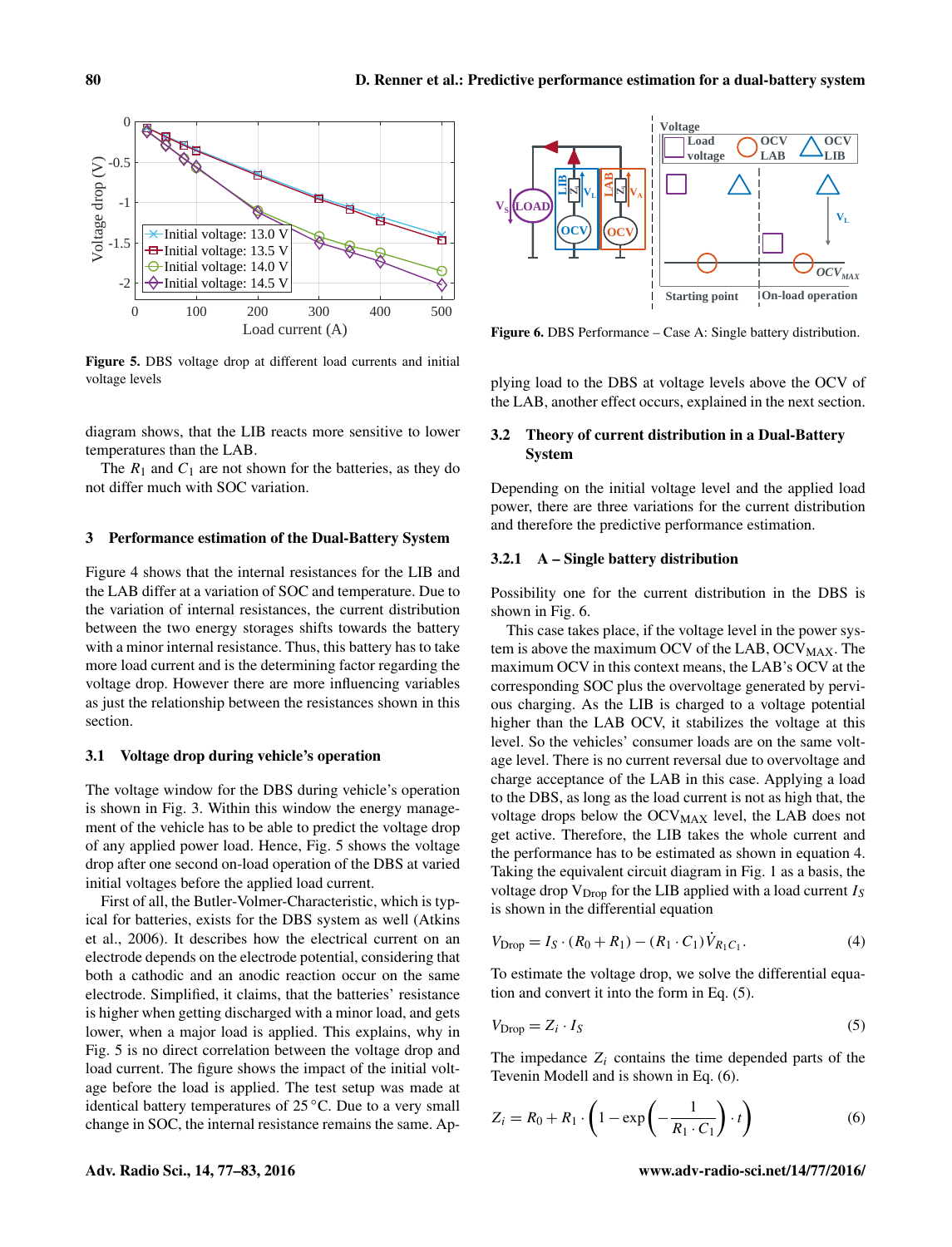<span id="page-4-0"></span>

Figure 7. DBS Performance – Case B: Split current distribution.

To estimate the resulting "On-Load Operation voltage"  $V_{\text{OLO}}$ during the applied load Eq. (7) is suitable. Equation 7 calculates  $V_{\text{OLO}}$  taking the voltage at the starting point  $V_{\text{SP}}$  and the battery impedance  $Z_i$  into account.

$$
V_{\text{OLO}} = V_{\text{SP}} - Z_i \text{LB} \cdot I_S \tag{7}
$$

# 3.2.2 B – Split current distribution

An alternative current distribution and thus performance of the DBS occurs, if the initial voltage level prior applying the load current is below the  $OCV<sub>MAX</sub>$  level of the LAB. Figure [7](#page-4-0) shows the split current distribution. Here, the LAB as well as the LIB are active from the start. The current will distribute in consideration of the the actual relationship between the internal battery resistances. As both batteries are active from the start, the calculation of the voltage drop can be done in consideration of the parallel impedance  $Z_{\parallel}$  calculated from the LIB's ( $Z_i$ <sub>LIB</sub>) and the LAB's internal impedance  $Z_i$ <sub>LAB</sub>.

$$
Z_{\parallel} = Z_i \text{LIB} \parallel Z_i \text{LAB} \tag{8}
$$

$$
V_{\text{Drop}} = Z_{\parallel} \cdot I_S \tag{9}
$$

Equation 10 shows the calculation of the on-load operational voltage of the DBS, taking the voltage at the starting point  $V_{SP}$  and the battery parallel impedance  $Z_{\parallel}$  into account.

$$
V_{\text{OLO}} = V_{\text{SP}} - Z_{\parallel} \cdot I_{S} \tag{10}
$$

This results in an increase of performance and a decrease of voltage drop.

# 3.2.3 C – Combined distribution

The third possibility of current split occurs under different conditions. This event takes place, if the initial voltage is again above the maximum OCV level. Here the load power gets so high, that the system voltage drops below the  $OCV<sub>MAX</sub>$  level and the LAB gets activated. The qualitative presentation of this effect is shown in Fig. [8.](#page-4-1)

Again assumed, the consumer load requires the load current  $I<sub>S</sub>$  for faultless operation, the LIB alone delivers the

<span id="page-4-1"></span>

Figure 8. DBS Performance – Case C: Combined distribution.

threshold current  $I_{\text{Thr}}$  until the voltage level drops due to the LIB's  $Z_i$  LIB below the OCV<sub>MAX</sub>. The remaining current  $I_r$ required by the load is split up between the two batteries to  $I_{\text{Ar}}$  and  $I_{\text{Lr}}$ . Thus, the voltage drops further, caused by the remaining current over the combined internal resistances  $Z_{\parallel}$ . The following equations detail the relationship.

$$
I_{\text{Thr}} = \frac{(V_{\text{SP}} - \text{OCV}_{\text{MAX}})}{Z_i \text{ LIB}}
$$
\n(11)

$$
I_{\parallel} = I_S - I_{\text{Thr}} \tag{12}
$$

$$
V_{\text{OLO}} = \text{OCV}_{\text{MAX}} - (Z_{\parallel} \cdot I_{\parallel}) \tag{13}
$$

# 3.3 Comparison of the predictive estimation methods

To verify the functionality of the presented method for the predictive performance estimation for a DBS we perform the following test setup. We use a DBS as shown in Fig. [2](#page-1-1) with a 70 Ah LAB in an AGM design and as a high power battery a 10 Ah LIB with a NMC/Carbon chemistry. Both batteries are connected next to each other with a 500 mm long and 50 mm<sup>2</sup> sized copper wire, located in the vehicle's trunk. Prior applying load to the DBS, the batteries get constant voltage/constant current charged at different voltage levels from 13.0 to 14.5 V. If the charging current decreases below a specified value, here 6 A, the charging is stopped for a 10 s time period. After this, the DBS gets discharged with a 10 s current pulse at different intensities from 20 up to 500 A. The test is performed at a controlled temperature of 25 ◦C. The voltage is recorded 2 s after starting the discharge pulse and displayed in Fig. 9 with a purple cross. For estimating the voltage drop, based on the presented method in Sect. 3.2, two parameters are presented: the initial system voltage  $V_{SP}$  and the applied current  $I<sub>S</sub>$ , as these two are available in today's vehicles as well. This estimation method, also called hybrid estimation uses case-related one of the three presented ways for calculation and is represented by a red circle. To compare the newly established method with the wellknown approach, used for standalone battery systems, we perform this estimation as well. To analyze the performance we estimated the voltage drop on basis of the Case B – The split current approach, without any distinction of the initial voltage level.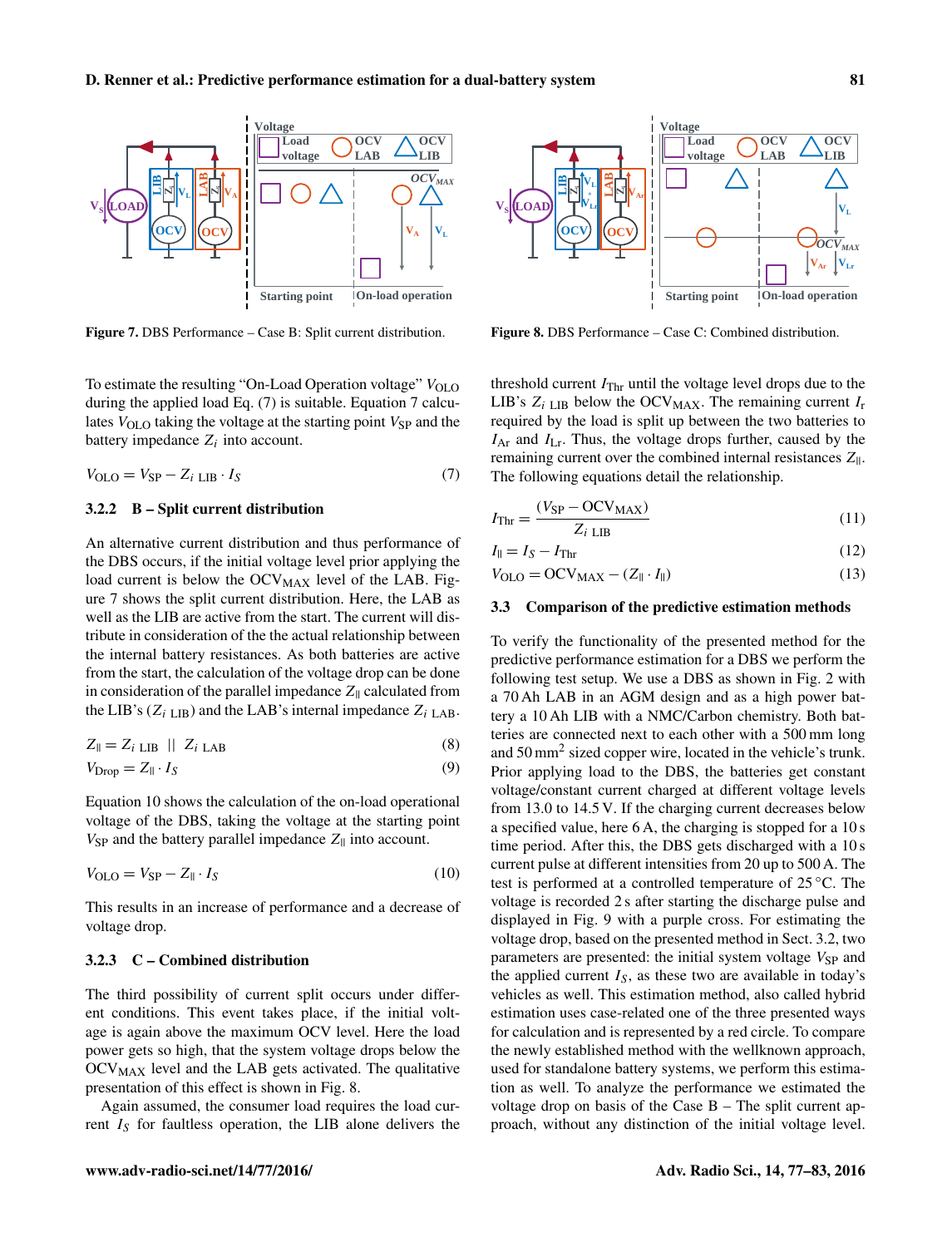<span id="page-5-2"></span>

Figure 9. DBS Performance – Measurement and estimations at different starting voltages and pulse currents.

<span id="page-5-3"></span>Table 1. Maximum and average errors of the presented estimation methods.

| Type of error             | Parallel<br>estimation | Hybrid<br>estimation |
|---------------------------|------------------------|----------------------|
| Maximum error (V)         | 0.78                   | 0.28                 |
| Average error $(V)$       | 0.32                   | 0.04                 |
| Maximum rel. error $(\%)$ | 44                     | 12                   |
| Average rel. error $(\%)$ | 25                     | 5                    |

This one, called "Parallel estimation" is used for reference and marked with a green square in Fig. [9.](#page-5-2) The hybrid estimation yields to significant better results compared to the parallel estimation method. Especially in events with high starting voltages the parallel estimation results in too large variations, while the hybrid method is able to differentiate between the varying initial voltage levels. The algorithm is able to adapt itself depending on the present case. Table [1](#page-5-3) gives a summary of the maximum and average errors obtained by the estimation methods in our test setup.

As presented in this article the estimation is done with simple battery models especially regarding the LAB. The usage of battery models of higher accuracy would achieve even better results.

# 4 Conclusions

The DBS is a new and powerful approach to meet the rising requirements for a stable 12 V power network of vehicles, due to high power consumers as well as autonomous driving functions. As this system has no ability to control the current distribution between the two batteries, the current share depends on the batteries' status. A variation in SOC and temperature results in a change of current share between the individual batteries and influences the DBS's performance. Additionally, the initial voltage before a pulse load shows a noticeable impact as the LIB has to take over more current at voltage levels above the LAB's OCV. Therefore, to predict the voltage drop and thus the performance of the DBS, the well-known method using an internal resistance based calculation is not applicable. The developed method in this article calculates the voltage drop in consideration of the present battery parameters as well as the initial voltage. Depending on the initial voltage and the overvoltage level of the LAB, the voltage drop is calculated by one of the three proposed methods. For lower consumer loads at high voltage levels only the LIB is used for estimation purposes. At low voltages in the range of the LAB's OCV the performance estimation is premised on the parallel connection of the two batteries' internal resistance and results in the least voltage drop. The remaining situations are determined by the hybrid method, combining case one and case two. Vehicle measurements show a very good estimation rate with a maximum deviation of 12 %and an average deviation of 5 %. Compared to the internal resistance method with an maximum 44 % and average deviation of 25 %. The proposed calculations are easy to handle, for a huge scattering of usable batteries and show a good computational efficiency. This enables to significantly extend the availability and duration of features such as start/stop or engine-off coasting. Future topics for research are the application of the presented method to other power network configurations and topologies with more than one energy storage. One example is the application to vehicle power networks with more than one voltage level e.g. a Mild-Hybrid Vehicle with a 12 V power network as well as a 48 V one. In this case the 12/48 V power converter would take the LIB's place and provide the power demand of high power applications until the voltage drops to a level where the LAB gets active.

*Acknowledgements.* This contribution was developed within the scope of the project Drive Battery 2015 (Intelligente Steuerungsund Verschaltungskonzepte für modulare Elektrofahrzeug- Batteriesysteme zur Steigerung der Effizienz und Sicherheit sowie zur Senkung der Systemkosten – AEV-Subproject: Optimierung des Energiemanagements von Fahrzeugen mit Lithium-Ionen Starter- und Bordnetzbatterien) which is funded by the BMWi (Bundesministerium für Wirtschaft und Energie) under the grant number 03 ET6003 I. The responsibility for this publication is held by the authors only.

Edited by: D. Killat Reviewed by: two anonymous referees

# References

<span id="page-5-1"></span>Atkins, P., De-Paula, J., and Schleitzer, A.: Physikalische Chemie, Band 1, John Wiley & Sons, New York, 2006.

<span id="page-5-0"></span>Chen, M. and Rincon-Mora, G.: Accurate electrical battery model capable of predicting runtime and I-V performance, IEEE Transactions on Energy Conversion, 21, 504–511 , 2006.